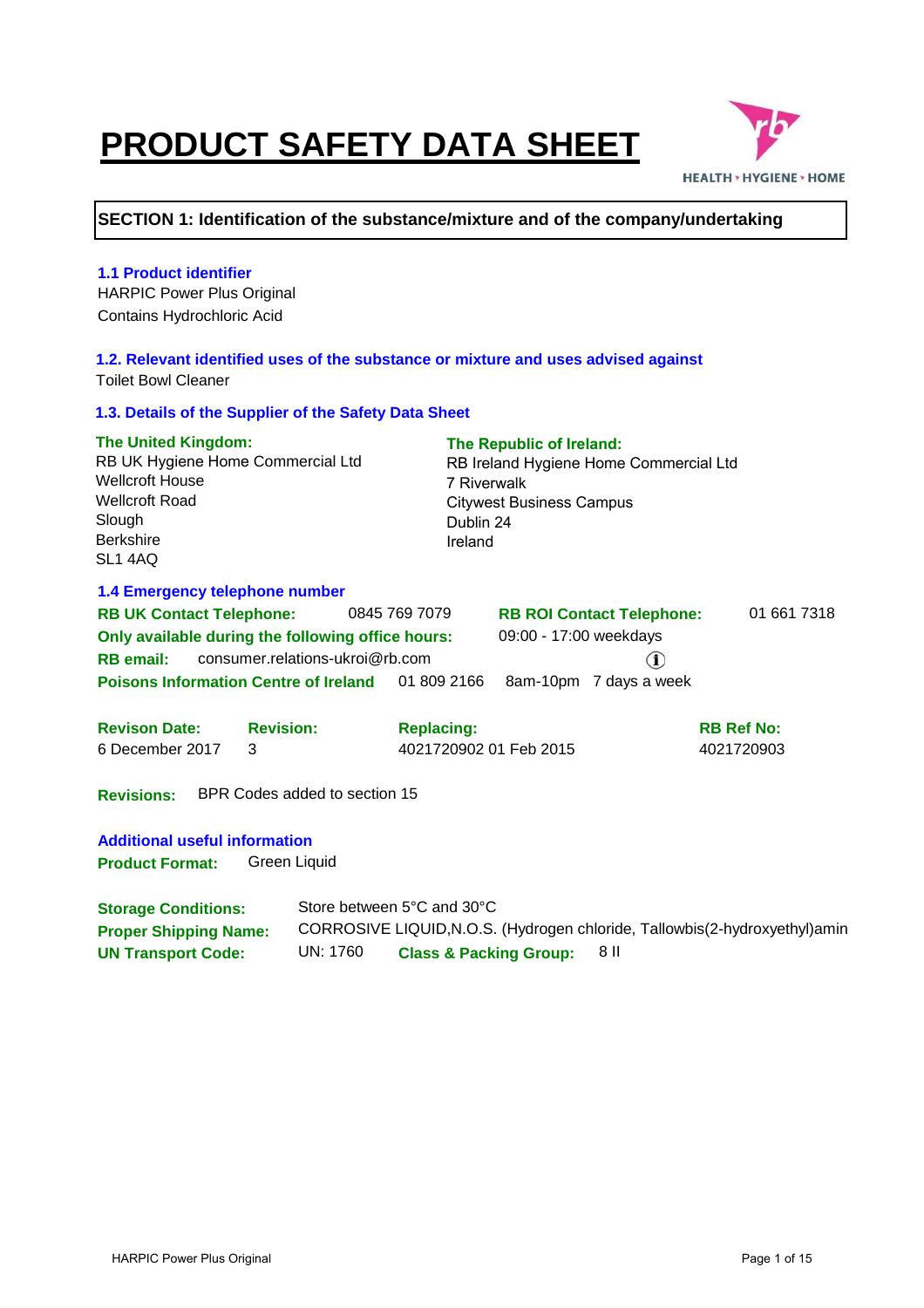# **SECTION 2: Hazards identification**

| 2.1 Classification of the substance or mixture                       |                                                                                                                                                                                                                                                                                                                                                                  |
|----------------------------------------------------------------------|------------------------------------------------------------------------------------------------------------------------------------------------------------------------------------------------------------------------------------------------------------------------------------------------------------------------------------------------------------------|
| <b>Product definition</b>                                            | : Mixture                                                                                                                                                                                                                                                                                                                                                        |
| Met. Corr. 1, H290<br>Skin Corr. 1B, H314<br>Aquatic Chronic 3, H412 | Classification according to Regulation (EC) No. 1272/2008 [CLP/GHS]                                                                                                                                                                                                                                                                                              |
|                                                                      | The product is classified as hazardous according to Regulation (EC) 1272/2008 as amended.                                                                                                                                                                                                                                                                        |
| <b>Ingredients of unknown</b><br>toxicity                            | $\frac{1}{2}$ $\frac{1}{2}$ percent of the mixture consists of component(s) of unknown toxicity                                                                                                                                                                                                                                                                  |
|                                                                      | See Section 16 for the full text of the H statements declared above.                                                                                                                                                                                                                                                                                             |
|                                                                      | See Section 11 for more detailed information on health effects and symptoms.                                                                                                                                                                                                                                                                                     |
|                                                                      |                                                                                                                                                                                                                                                                                                                                                                  |
| 2.2 Label elements                                                   |                                                                                                                                                                                                                                                                                                                                                                  |
| <b>Hazard pictograms</b>                                             |                                                                                                                                                                                                                                                                                                                                                                  |
| <b>Signal word</b>                                                   | Danger                                                                                                                                                                                                                                                                                                                                                           |
| <b>Hazard statements</b>                                             | : May be corrosive to metals.<br>Causes severe skin burns and eye damage.<br>Harmful to aquatic life with long lasting effects.                                                                                                                                                                                                                                  |
| <b>Precautionary statements</b>                                      |                                                                                                                                                                                                                                                                                                                                                                  |
| <b>General</b>                                                       | : Read label before use. Keep out of reach of children.                                                                                                                                                                                                                                                                                                          |
| <b>Prevention</b>                                                    | : Wash thoroughly after handling.<br>Wear protective gloves/protective clothing/eye protection/face protection.<br>Keep only in original container.                                                                                                                                                                                                              |
| <b>Response</b>                                                      | IF SWALLOWED: Rinse mouth. Do NOT induce vomiting.<br>IF ON SKIN (or hair): Remove/Take off immediately all contaminated clothing. Rinse<br>skin with water/shower. Immediately call a POISON CENTER or doctor/physician.<br>IF IN EYES: Rinse cautiously with water for several minutes. Remove contact<br>lenses, if present and easy to do. Continue rinsing. |
| <b>Storage</b>                                                       | : Store locked up.                                                                                                                                                                                                                                                                                                                                               |
| <b>Disposal</b>                                                      | Dispose of contents and container in accordance with all local, regional, national<br>and international regulations.                                                                                                                                                                                                                                             |
| <b>Hazardous ingredients</b>                                         | hydrochloric acid<br>Quaternary ammonium compounds, trimethyltallow alkyl, chlorides<br>Ethanol, 2,2'-iminobis-, N-tallow alkyl derivs.                                                                                                                                                                                                                          |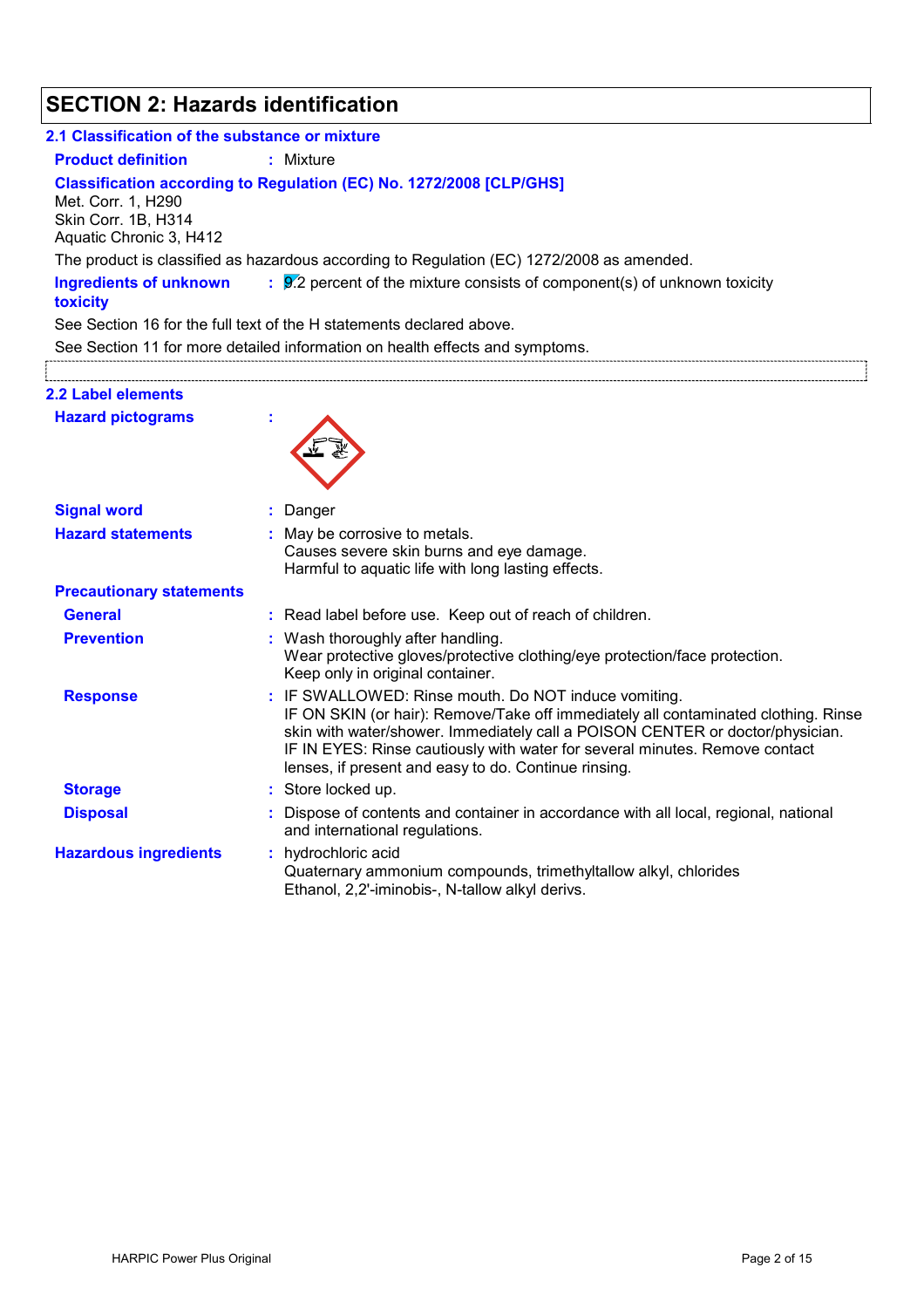## **SECTION 2: Hazards identification**

| <b>Supplemental label</b><br>elements                                                                                                                           | : This material and its container must be disposed of in a safe way.<br>Do not allow to come into contact with any surfaces other than the toilet bowl.<br><b>INGREDIENT DECLARATION:</b><br>Per 100 g of liquid: 9 g of hydrochloric acid<br>Contains less than 5% nonionic surfactants<br>Contains less than 5% cationic surfactants<br>Disinfectant<br>Perfume |
|-----------------------------------------------------------------------------------------------------------------------------------------------------------------|-------------------------------------------------------------------------------------------------------------------------------------------------------------------------------------------------------------------------------------------------------------------------------------------------------------------------------------------------------------------|
| <b>Annex XVII - Restrictions</b><br>on the manufacture,<br>placing on the market and<br>use of certain dangerous<br>substances, mixtures and<br><b>articles</b> | $:$ None.                                                                                                                                                                                                                                                                                                                                                         |
| <b>Special packaging requirements</b>                                                                                                                           |                                                                                                                                                                                                                                                                                                                                                                   |
| <b>Containers to be fitted</b><br>with child-resistant<br>fastenings                                                                                            | : Yes, applicable.                                                                                                                                                                                                                                                                                                                                                |
| <b>Tactile warning of danger : Yes, applicable.</b>                                                                                                             |                                                                                                                                                                                                                                                                                                                                                                   |
| 2.3 Other hazards                                                                                                                                               |                                                                                                                                                                                                                                                                                                                                                                   |
| Other hazards which do<br>not result in classification                                                                                                          | : Do not use with any bleaches or other cleaning products. Wash hands and exposed<br>skin before meals or after use.                                                                                                                                                                                                                                              |

### **SECTION 3: Composition/information on ingredients**

| <b>Product/ingredient name</b>                                        | <b>Identifiers</b>                                                                    | $\frac{9}{6}$ | <b>Regulation (EC) No.</b><br>1272/2008 [CLP]                                                                                              | <b>Type</b> |
|-----------------------------------------------------------------------|---------------------------------------------------------------------------------------|---------------|--------------------------------------------------------------------------------------------------------------------------------------------|-------------|
| hydrochloric acid                                                     | REACH#:<br>01-2119484862-27<br>EC: 231-595-7<br>CAS: 7647-01-0<br>Index: 017-002-01-X | < 10          | Skin Corr. 1B, H314<br>Eye Dam. 1, H318<br>STOT SE 3, H335                                                                                 | [1] [2]     |
| Ethanol, 2,2'-iminobis-, N-tallow<br>alkyl derivs.                    | EC: 263-177-5<br>CAS: 61791-44-4                                                      | ≤3            | Acute Tox. 4, H302<br>Skin Corr. 1C, H314<br>Eye Dam. 1, H318<br>Aquatic Acute 1, H400<br>$(M=1)$<br>Aquatic Chronic 1,<br>$H410 (M=1)$    | $[1]$       |
| Quaternary ammonium<br>compounds, trimethyltallow alkyl,<br>chlorides | EC: 232-447-4<br>CAS: 8030-78-2                                                       | $<$ 1         | Acute Tox. 4, H302<br>Skin Corr. 1A, H314<br>Eye Irrit. 2, H319<br>Aquatic Acute 1, H400<br>$(M=10)$<br>Aquatic Chronic 1,<br>$H410 (M=1)$ | $[1]$       |
|                                                                       |                                                                                       |               | See Section 16 for<br>the full text of the H<br>statements declared<br>above.                                                              |             |

There are no additional ingredients present which, within the current knowledge of the supplier and in the concentrations applicable, are classified as hazardous to health or the environment, are PBTs, vPvBs or Substances of equivalent concern, or have been assigned a workplace exposure limit and hence require reporting in this section.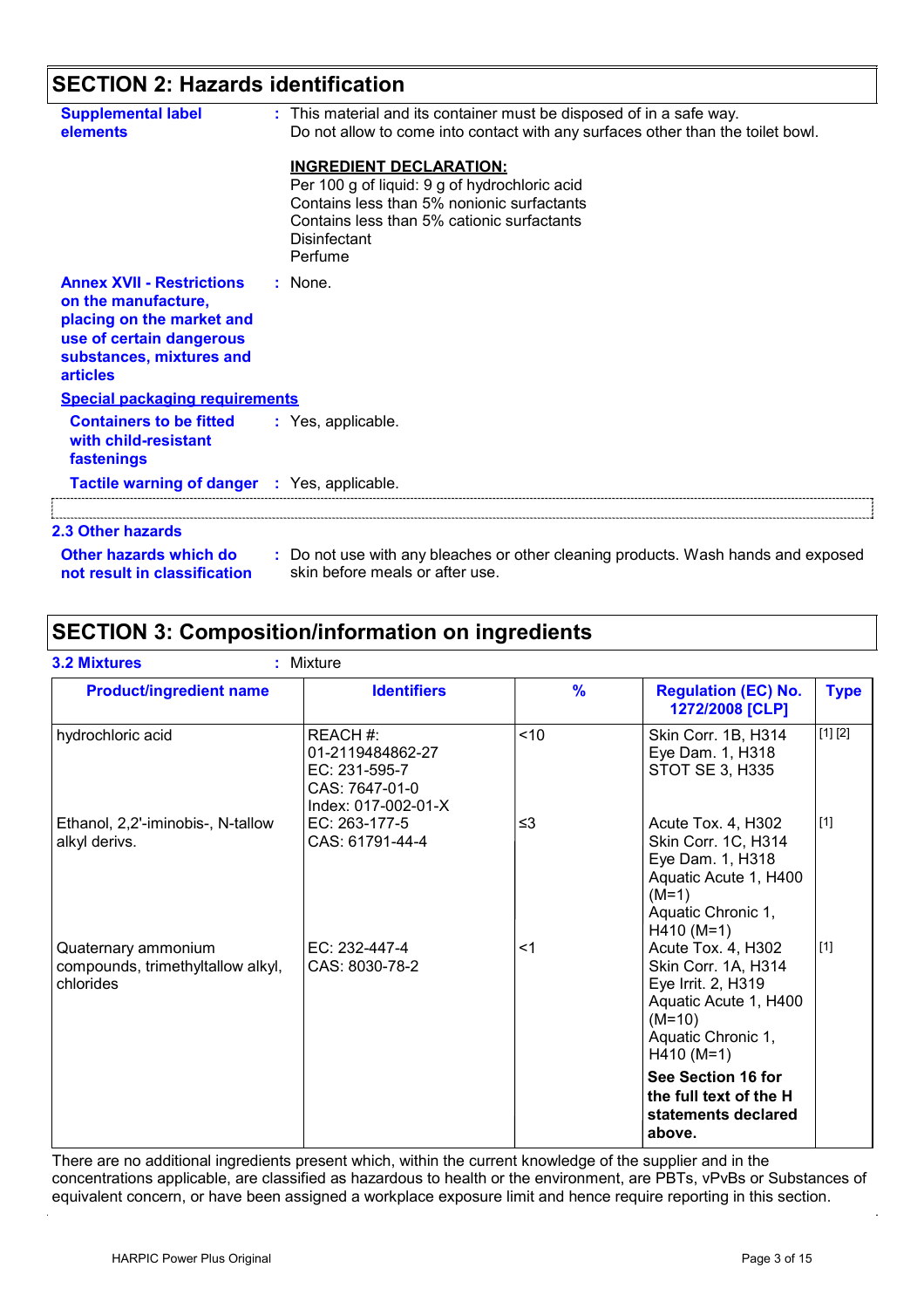### **SECTION 3: Composition/information on ingredients**

**Type** 

- [1] Substance classified with a health or environmental hazard
- [2] Substance with a workplace exposure limit
- [3] Substance meets the criteria for PBT according to Regulation (EC) No. 1907/2006, Annex XIII
- [4] Substance meets the criteria for vPvB according to Regulation (EC) No. 1907/2006, Annex XIII
- [5] Substance of equivalent concern

Occupational exposure limits, if available, are listed in Section 8.

### **SECTION 4: First aid measures**

| <b>4.1 Description of first aid measures</b> |                                                                                                                                                                                                                                                                                                                                                                                                                                                                                                                                                                                                                                                                                                                                                                                                                                                                                      |
|----------------------------------------------|--------------------------------------------------------------------------------------------------------------------------------------------------------------------------------------------------------------------------------------------------------------------------------------------------------------------------------------------------------------------------------------------------------------------------------------------------------------------------------------------------------------------------------------------------------------------------------------------------------------------------------------------------------------------------------------------------------------------------------------------------------------------------------------------------------------------------------------------------------------------------------------|
| <b>Eye contact</b>                           | : Get medical attention immediately. Call a poison center or physician. Immediately<br>flush eyes with plenty of water, occasionally lifting the upper and lower eyelids.<br>Check for and remove any contact lenses. Continue to rinse for at least 10 minutes.<br>Chemical burns must be treated promptly by a physician.                                                                                                                                                                                                                                                                                                                                                                                                                                                                                                                                                          |
| <b>Inhalation</b>                            | Get medical attention immediately. Call a poison center or physician. Remove<br>victim to fresh air and keep at rest in a position comfortable for breathing. If it is<br>suspected that fumes are still present, the rescuer should wear an appropriate mask<br>or self-contained breathing apparatus. If not breathing, if breathing is irregular or if<br>respiratory arrest occurs, provide artificial respiration or oxygen by trained personnel.<br>It may be dangerous to the person providing aid to give mouth-to-mouth<br>resuscitation. If unconscious, place in recovery position and get medical attention<br>immediately. Maintain an open airway. Loosen tight clothing such as a collar, tie,<br>belt or waistband.                                                                                                                                                  |
| <b>Skin contact</b>                          | Get medical attention immediately. Call a poison center or physician. Flush<br>contaminated skin with plenty of water. Remove contaminated clothing and shoes.<br>Wash contaminated clothing thoroughly with water before removing it, or wear<br>gloves. Continue to rinse for at least 10 minutes. Chemical burns must be treated<br>promptly by a physician. Wash clothing before reuse. Clean shoes thoroughly<br>before reuse.                                                                                                                                                                                                                                                                                                                                                                                                                                                  |
| <b>Ingestion</b>                             | Get medical attention immediately. Call a poison center or physician. Wash out<br>mouth with water. Remove dentures if any. Remove victim to fresh air and keep at<br>rest in a position comfortable for breathing. If material has been swallowed and the<br>exposed person is conscious, give small quantities of water to drink. Stop if the<br>exposed person feels sick as vomiting may be dangerous. Do not induce vomiting<br>unless directed to do so by medical personnel. If vomiting occurs, the head should<br>be kept low so that vomit does not enter the lungs. Chemical burns must be treated<br>promptly by a physician. Never give anything by mouth to an unconscious person.<br>If unconscious, place in recovery position and get medical attention immediately.<br>Maintain an open airway. Loosen tight clothing such as a collar, tie, belt or<br>waistband. |
| <b>Protection of first-aiders</b>            | : No action shall be taken involving any personal risk or without suitable training. If it<br>is suspected that fumes are still present, the rescuer should wear an appropriate<br>mask or self-contained breathing apparatus. It may be dangerous to the person<br>providing aid to give mouth-to-mouth resuscitation. Wash contaminated clothing<br>thoroughly with water before removing it, or wear gloves.                                                                                                                                                                                                                                                                                                                                                                                                                                                                      |
|                                              | 4.2 Most important symptoms and effects, both acute and delayed                                                                                                                                                                                                                                                                                                                                                                                                                                                                                                                                                                                                                                                                                                                                                                                                                      |
| Over-exposure signs/symptoms                 |                                                                                                                                                                                                                                                                                                                                                                                                                                                                                                                                                                                                                                                                                                                                                                                                                                                                                      |
| <b>Eye contact</b>                           | : Adverse symptoms may include the following:<br>pain<br>watering<br>redness                                                                                                                                                                                                                                                                                                                                                                                                                                                                                                                                                                                                                                                                                                                                                                                                         |
| <b>Inhalation</b>                            | : No specific data.                                                                                                                                                                                                                                                                                                                                                                                                                                                                                                                                                                                                                                                                                                                                                                                                                                                                  |
| <b>Skin contact</b>                          | : Adverse symptoms may include the following:<br>pain or irritation<br>redness                                                                                                                                                                                                                                                                                                                                                                                                                                                                                                                                                                                                                                                                                                                                                                                                       |

blistering may occur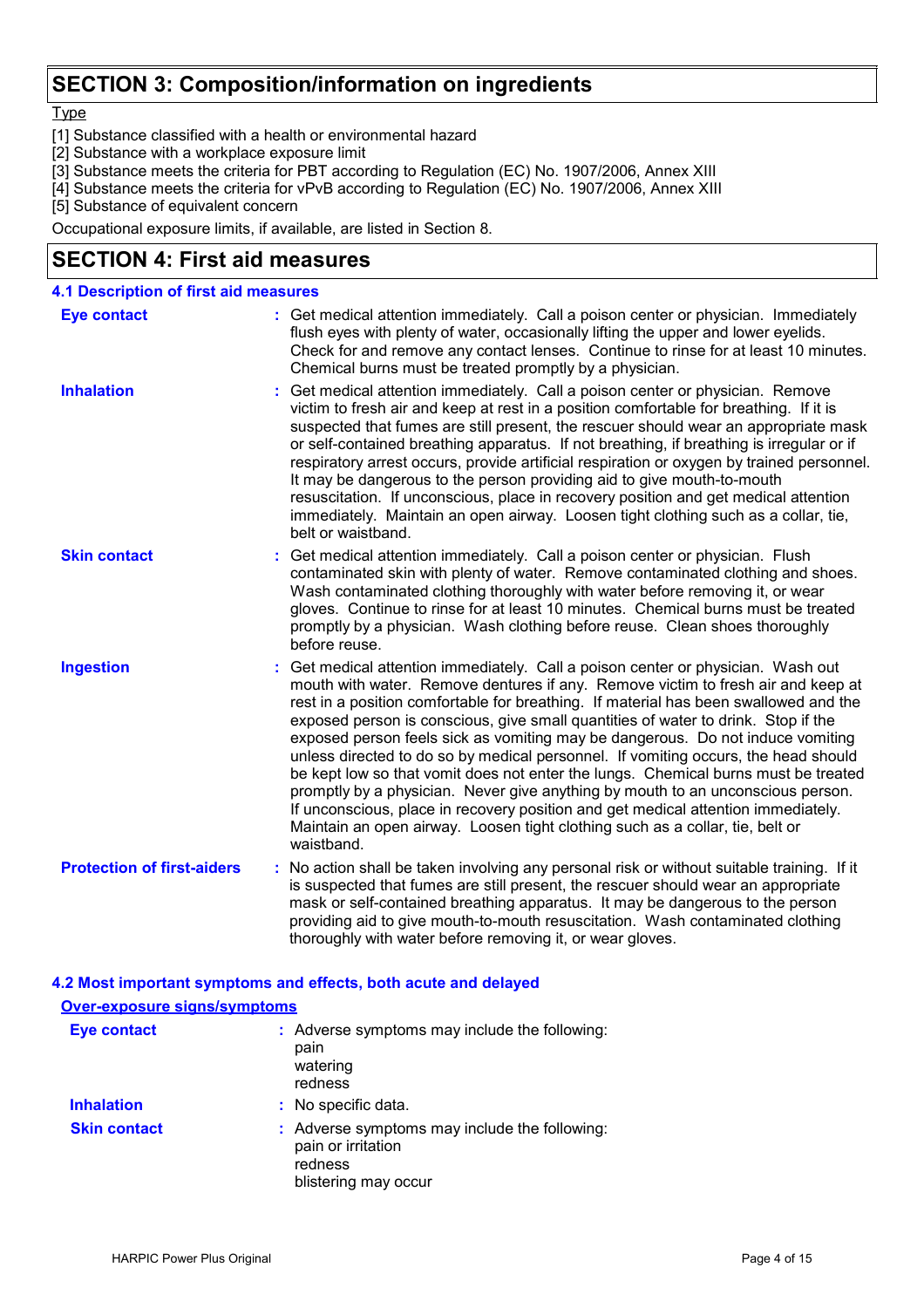| <b>SECTION 4: First aid measures</b> |                                                                                                                                |  |
|--------------------------------------|--------------------------------------------------------------------------------------------------------------------------------|--|
| <b>Ingestion</b>                     | : Adverse symptoms may include the following:<br>stomach pains                                                                 |  |
|                                      | 4.3 Indication of any immediate medical attention and special treatment needed                                                 |  |
| <b>Notes to physician</b>            | : Treat symptomatically. Contact poison treatment specialist immediately if large<br>quantities have been ingested or inhaled. |  |
| <b>Specific treatments</b>           | : No specific treatment.                                                                                                       |  |

# **SECTION 5: Firefighting measures**

| 5.1 Extinguishing media                                   |                                                                                                                                                                                                                                                                                                                                                                       |
|-----------------------------------------------------------|-----------------------------------------------------------------------------------------------------------------------------------------------------------------------------------------------------------------------------------------------------------------------------------------------------------------------------------------------------------------------|
| <b>Suitable extinguishing</b><br>media                    | : Use an extinguishing agent suitable for the surrounding fire.                                                                                                                                                                                                                                                                                                       |
| <b>Unsuitable extinguishing</b><br>media                  | : None known.                                                                                                                                                                                                                                                                                                                                                         |
| 5.2 Special hazards arising from the substance or mixture |                                                                                                                                                                                                                                                                                                                                                                       |
| <b>Hazards from the</b><br>substance or mixture           | $\mathbf{F}$ . In a fire, hazardous decomposition products may be produced.                                                                                                                                                                                                                                                                                           |
| <b>Hazardous thermal</b><br>decomposition products        | Decomposition products may include the following materials:<br>halogenated compounds                                                                                                                                                                                                                                                                                  |
| <b>5.3 Advice for firefighters</b>                        |                                                                                                                                                                                                                                                                                                                                                                       |
| <b>Special protective actions</b><br>for fire-fighters    | : Promptly isolate the scene by removing all persons from the vicinity of the incident if<br>there is a fire. No action shall be taken involving any personal risk or without<br>suitable training.                                                                                                                                                                   |
| <b>Special protective</b><br>equipment for fire-fighters  | : Fire-fighters should wear appropriate protective equipment and self-contained<br>breathing apparatus (SCBA) with a full face-piece operated in positive pressure<br>mode. Clothing for fire-fighters (including helmets, protective boots and gloves)<br>conforming to European standard EN 469 will provide a basic level of protection for<br>chemical incidents. |

# **SECTION 6: Accidental release measures**

|                                                          | 6.1 Personal precautions, protective equipment and emergency procedures                                                                                                                                                                                                                                                                                                                                        |
|----------------------------------------------------------|----------------------------------------------------------------------------------------------------------------------------------------------------------------------------------------------------------------------------------------------------------------------------------------------------------------------------------------------------------------------------------------------------------------|
| For non-emergency<br>personnel                           | : No action shall be taken involving any personal risk or without suitable training.<br>Evacuate surrounding areas. Keep unnecessary and unprotected personnel from<br>entering. Do not touch or walk through spilt material. Do not breathe vapour or mist.<br>Provide adequate ventilation. Wear appropriate respirator when ventilation is<br>inadequate. Put on appropriate personal protective equipment. |
|                                                          | For emergency responders : If specialised clothing is required to deal with the spillage, take note of any<br>information in Section 8 on suitable and unsuitable materials. See also the<br>information in "For non-emergency personnel".                                                                                                                                                                     |
| <b>6.2 Environmental</b><br>precautions                  | : Harmful to aquatic life with long lasting effects. Avoid release to the environment.<br>Dispose of contents/container in accordance with local/regional regulations.                                                                                                                                                                                                                                         |
| 6.3 Methods and material for containment and cleaning up |                                                                                                                                                                                                                                                                                                                                                                                                                |
| <b>Small spill</b>                                       | : Dilute with water and mop up or absorb with inert material. Any contaminated<br>materials must be disposed of as hazardous waste.                                                                                                                                                                                                                                                                            |
| <b>Large spill</b>                                       | : Contain and collect for disposal. Disposal of this product should at all times comply<br>with the waste disposal legislation and any regional/local authority requirements.                                                                                                                                                                                                                                  |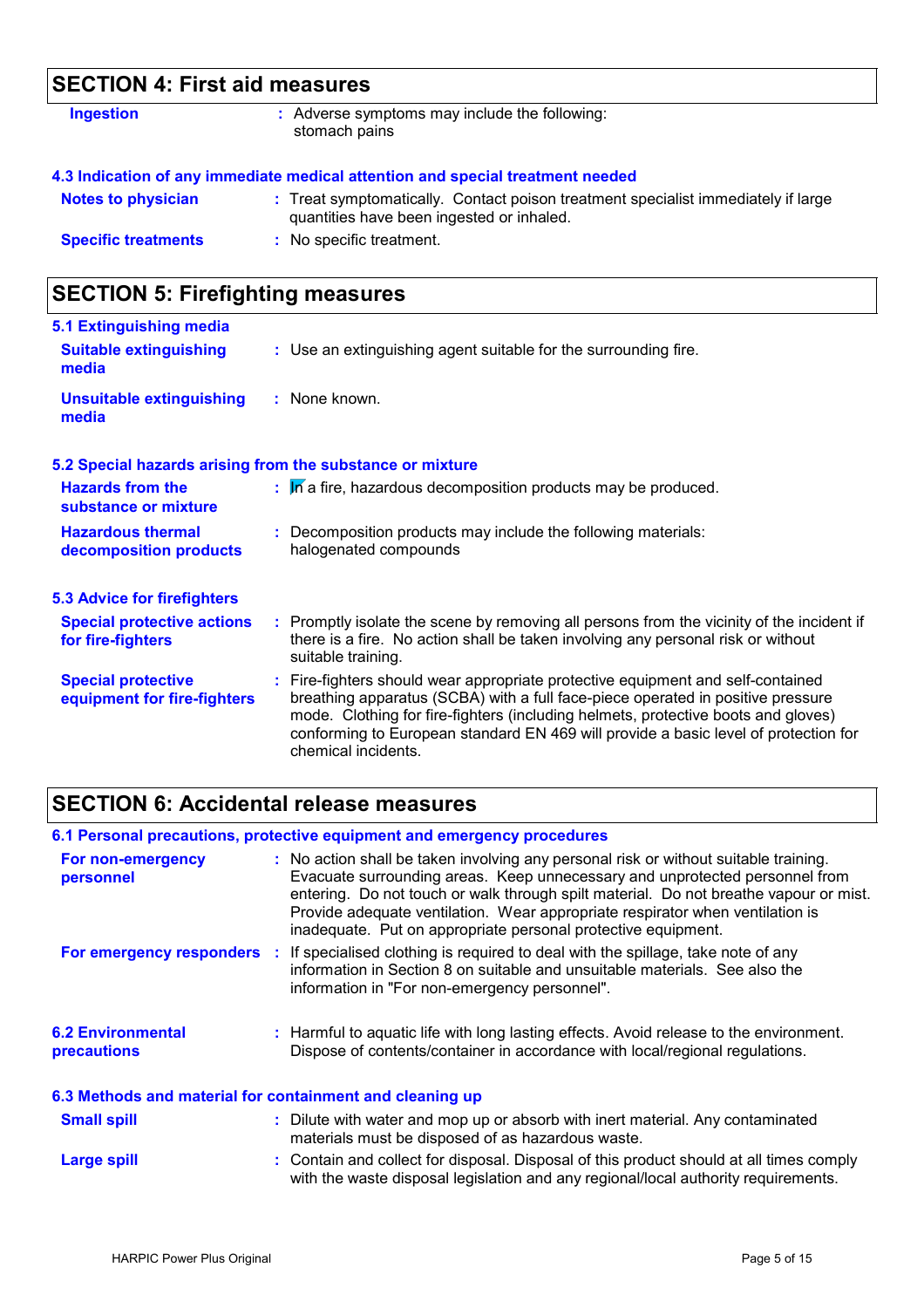### **SECTION 6: Accidental release measures**

| 6.4 Reference to other | : See Section 1 for emergency contact information.                          |  |
|------------------------|-----------------------------------------------------------------------------|--|
| <b>sections</b>        | See Section 8 for information on appropriate personal protective equipment. |  |
|                        | See Section 13 for additional waste treatment information.                  |  |

### **SECTION 7: Handling and storage**

The information in this section contains generic advice and guidance. The list of Identified Uses in Section 1 should be consulted for any available use-specific information provided in the Exposure Scenario(s).

#### **7.1 Precautions for safe handling**

| <b>Protective measures</b>                       | : Put on appropriate personal protective equipment (see Section 8). Do not get in<br>eyes or on skin or clothing. Do not breathe vapour or mist. Do not ingest. Avoid<br>release to the environment. If during normal use the material presents a respiratory<br>hazard, use only with adequate ventilation or wear appropriate respirator. Keep in<br>the original container or an approved alternative made from a compatible material,<br>kept tightly closed when not in use. Empty containers retain product residue and<br>can be hazardous. Do not reuse container. Absorb spillage to prevent material<br>damage. |
|--------------------------------------------------|---------------------------------------------------------------------------------------------------------------------------------------------------------------------------------------------------------------------------------------------------------------------------------------------------------------------------------------------------------------------------------------------------------------------------------------------------------------------------------------------------------------------------------------------------------------------------------------------------------------------------|
| <b>Advice on general</b><br>occupational hygiene | : Eating, drinking and smoking should be prohibited in areas where this material is<br>handled, stored and processed. Workers should wash hands and face before<br>eating, drinking and smoking. Remove contaminated clothing and protective<br>equipment before entering eating areas. See also Section 8 for additional<br>information on hygiene measures.                                                                                                                                                                                                                                                             |

#### **7.2 Conditions for safe storage, including any incompatibilities**

Store between the following temperatures: 5 to 30°C (41 to 86°F). Store in accordance with local regulations. Store in original container protected from direct sunlight in a dry, cool and well-ventilated area, away from incompatible materials (see Section 10) and food and drink. Store in corrosive resistant container with a resistant inner liner. Store locked up. Keep container tightly closed and sealed until ready for use. Containers that have been opened must be carefully resealed and kept upright to prevent leakage. Do not store in unlabelled containers. Use appropriate containment to avoid environmental contamination.

#### **Seveso Directive - Reporting thresholds (in tonnes)**

#### **Named substances**

| <b>Name</b>                     | Notification and MAPP Safety report threshold<br><b>threshold</b> |     |
|---------------------------------|-------------------------------------------------------------------|-----|
| Hydrogen chloride liquefied gas | 25                                                                | 250 |

#### **7.3 Specific end use(s)**

| <b>Recommendations</b>                  | : Consumer uses<br>Toilet bowl cleaner |
|-----------------------------------------|----------------------------------------|
| Industrial sector specific<br>solutions | : Not available.                       |

### **SECTION 8: Exposure controls/personal protection**

The information in this section contains generic advice and guidance. Information is provided based on typical anticipated uses of the product. Additional measures might be required for bulk handling or other uses that could significantly increase worker exposure or environmental releases.

#### **8.1 Control parameters**

**Occupational exposure limits**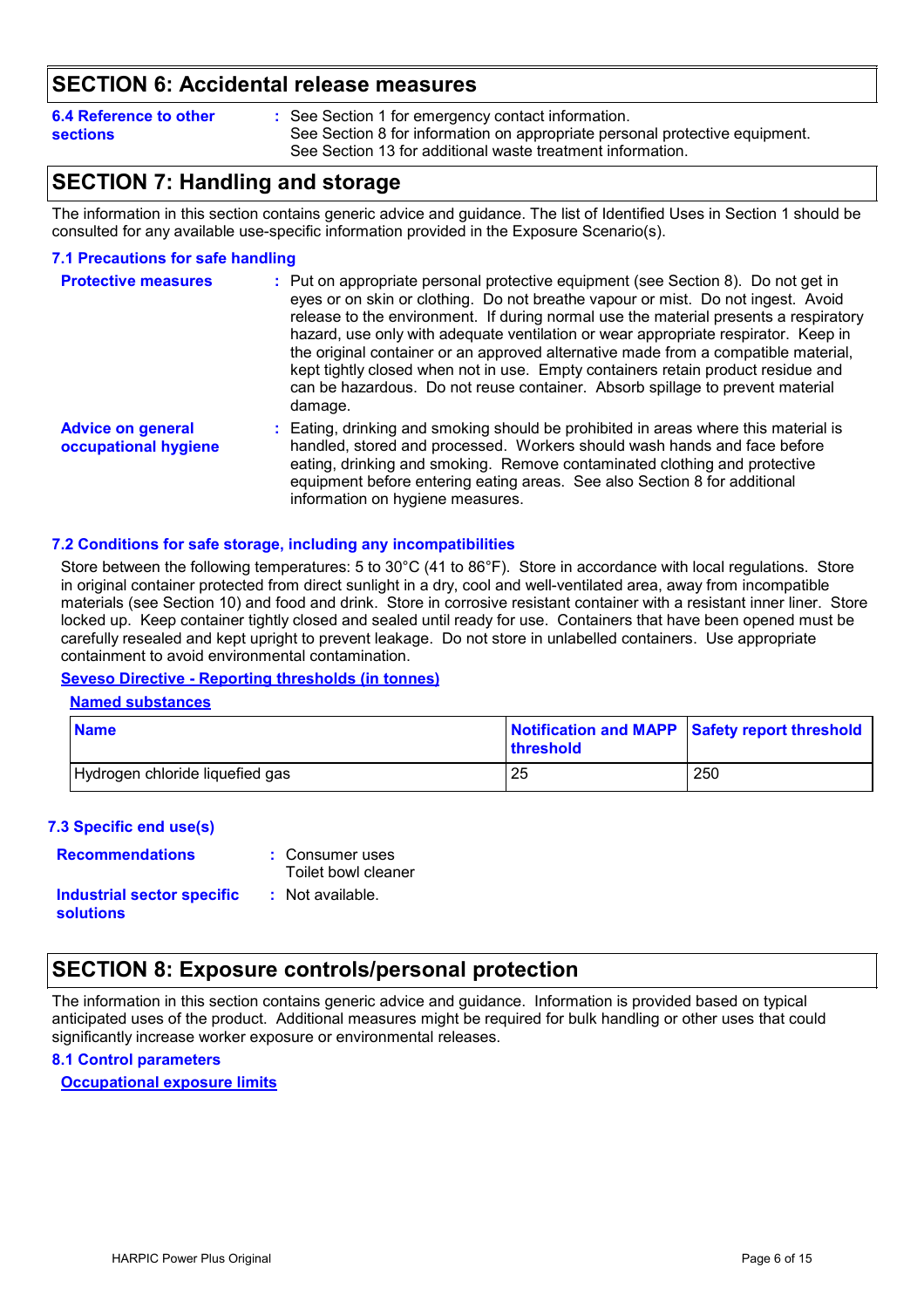# **SECTION 8: Exposure controls/personal protection**

| <b>Product/ingredient name</b>                    |                 | <b>Exposure limit values</b>                                                                                                                                                                                                                                                                                                                                                                                                                                                                                                                                                                                                                                                                                                    |
|---------------------------------------------------|-----------------|---------------------------------------------------------------------------------------------------------------------------------------------------------------------------------------------------------------------------------------------------------------------------------------------------------------------------------------------------------------------------------------------------------------------------------------------------------------------------------------------------------------------------------------------------------------------------------------------------------------------------------------------------------------------------------------------------------------------------------|
| hydrochloric acid                                 |                 | EU OEL (Europe, 12/2009). Notes: list of indicative<br>occupational exposure limit values<br>TWA: 5 ppm 8 hours.<br>TWA: 8 mg/m <sup>3</sup> 8 hours.<br>STEL: 10 ppm 15 minutes.<br>STEL: 15 mg/m <sup>3</sup> 15 minutes.                                                                                                                                                                                                                                                                                                                                                                                                                                                                                                     |
| <b>Recommended monitoring</b><br>procedures       | required.       | : Reference should be made to monitoring standards, such as the following:<br>European Standard EN 689 (Workplace atmospheres - Guidance for the<br>assessment of exposure by inhalation to chemical agents for comparison with limit<br>values and measurement strategy) European Standard EN 14042 (Workplace<br>atmospheres - Guide for the application and use of procedures for the assessment<br>of exposure to chemical and biological agents) European Standard EN 482<br>(Workplace atmospheres - General requirements for the performance of procedures<br>for the measurement of chemical agents) Reference to national guidance<br>documents for methods for the determination of hazardous substances will also be |
| <b>DNELS/DMELS</b>                                |                 |                                                                                                                                                                                                                                                                                                                                                                                                                                                                                                                                                                                                                                                                                                                                 |
| No DNELs/DMELs available.                         |                 |                                                                                                                                                                                                                                                                                                                                                                                                                                                                                                                                                                                                                                                                                                                                 |
| <b>PNECs</b>                                      |                 |                                                                                                                                                                                                                                                                                                                                                                                                                                                                                                                                                                                                                                                                                                                                 |
| No PNECs available                                |                 |                                                                                                                                                                                                                                                                                                                                                                                                                                                                                                                                                                                                                                                                                                                                 |
| <b>8.2 Exposure controls</b>                      |                 |                                                                                                                                                                                                                                                                                                                                                                                                                                                                                                                                                                                                                                                                                                                                 |
| <b>Appropriate engineering</b><br><b>controls</b> |                 | : If user operations generate dust, fumes, gas, vapour or mist, use process<br>enclosures, local exhaust ventilation or other engineering controls to keep worker<br>exposure to airborne contaminants below any recommended or statutory limits.                                                                                                                                                                                                                                                                                                                                                                                                                                                                               |
| <b>Individual protection measures</b>             |                 |                                                                                                                                                                                                                                                                                                                                                                                                                                                                                                                                                                                                                                                                                                                                 |
| <b>Hygiene measures</b>                           |                 | : Wash hands, forearms and face thoroughly after handling chemical products,<br>before eating, smoking and using the lavatory and at the end of the working period.<br>Appropriate techniques should be used to remove potentially contaminated clothing.<br>Wash contaminated clothing before reusing. Ensure that eyewash stations and<br>safety showers are close to the workstation location.                                                                                                                                                                                                                                                                                                                               |
| <b>Eye/face protection</b>                        | : Not required. |                                                                                                                                                                                                                                                                                                                                                                                                                                                                                                                                                                                                                                                                                                                                 |
| <b>Skin protection</b>                            |                 |                                                                                                                                                                                                                                                                                                                                                                                                                                                                                                                                                                                                                                                                                                                                 |
| <b>Hand protection</b>                            |                 | : The product may be applied by professional users only when appropriate chemical<br>resistant gloves (EN 374) are used                                                                                                                                                                                                                                                                                                                                                                                                                                                                                                                                                                                                         |
|                                                   |                 | Use chemical resistant gloves classified under Standard EN374 - Protective gloves<br>against chemicals and micro-organisms.                                                                                                                                                                                                                                                                                                                                                                                                                                                                                                                                                                                                     |
|                                                   |                 | Examples of preferred glove barrier materials include: Nitrile/butadiene rubber<br>("nitrile" or "NBR"); Chlorinated polyethylene; Butyl rubber; Polyethylene.                                                                                                                                                                                                                                                                                                                                                                                                                                                                                                                                                                  |
|                                                   |                 | Examples of acceptable glove barrier materials include: Natural rubber ("latex");<br>Neoprene; Viton; Ethyl vinyl alcohol laminate ("EVAL").                                                                                                                                                                                                                                                                                                                                                                                                                                                                                                                                                                                    |
|                                                   |                 | A glove with a protection class of 4 or higher (breakthrough time greater than 120<br>minutes according to EN 374) is recommended. When only brief contact is<br>expected, a glove with a protection class of 1 or higher (breakthrough time greater<br>than 10 minutes according to EN 374) is recommended.                                                                                                                                                                                                                                                                                                                                                                                                                    |
|                                                   |                 | Gloves should be replaced regularly and if there is any sign of damage to the glove<br>material. Always ensure that gloves are free from defects and that they are stored<br>and used correctly. The performance or effectiveness of the glove may be reduced<br>by physical/ chemical damage and poor maintenance.                                                                                                                                                                                                                                                                                                                                                                                                             |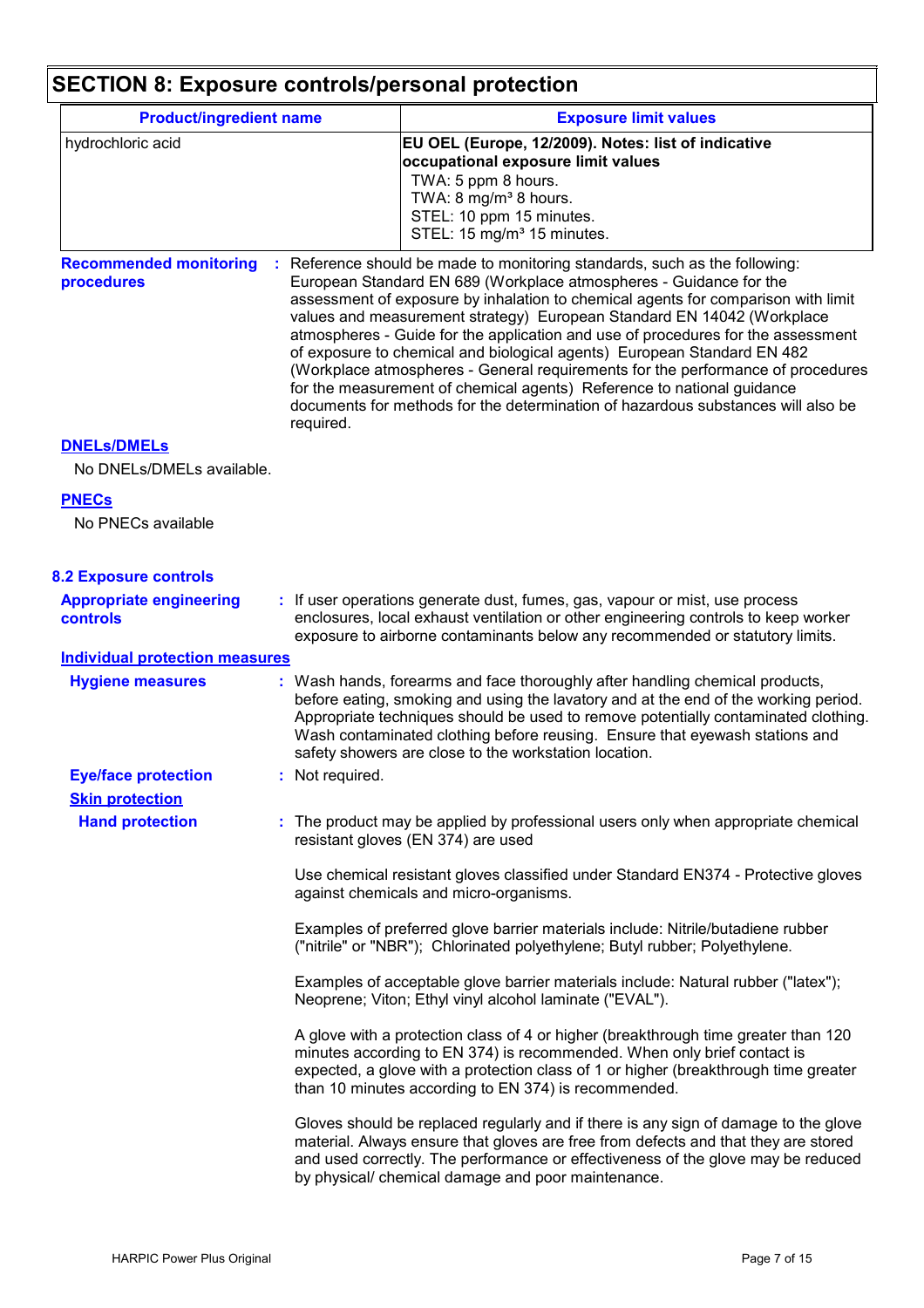## **SECTION 8: Exposure controls/personal protection**

|                                           | NOTICE: The selection of a specific glove for a particular application and duration<br>of use in a workplace should also take into account all relevant workplace factors<br>such as, but not limited to: Other chemicals which may be handled, physical<br>requirements (cut/puncture protection, dexterity, thermal protection), potential body<br>reactions to glove materials, as well as the instructions/specifications provided by<br>the glove supplier. Considering the parameters specified by the glove manufacturer,<br>checks during use should be carried out to ensure the gloves are still retaining their<br>protective properties. |
|-------------------------------------------|------------------------------------------------------------------------------------------------------------------------------------------------------------------------------------------------------------------------------------------------------------------------------------------------------------------------------------------------------------------------------------------------------------------------------------------------------------------------------------------------------------------------------------------------------------------------------------------------------------------------------------------------------|
| <b>Body protection</b>                    | : Not required.                                                                                                                                                                                                                                                                                                                                                                                                                                                                                                                                                                                                                                      |
| <b>Other skin protection</b>              | : Not required.                                                                                                                                                                                                                                                                                                                                                                                                                                                                                                                                                                                                                                      |
| <b>Respiratory protection</b>             | : Not required.                                                                                                                                                                                                                                                                                                                                                                                                                                                                                                                                                                                                                                      |
| <b>Environmental exposure</b><br>controls | : Emissions from ventilation or work process equipment should be checked to<br>ensure they comply with the requirements of environmental protection legislation.<br>In some cases, fume scrubbers, filters or engineering modifications to the process<br>equipment will be necessary to reduce emissions to acceptable levels.                                                                                                                                                                                                                                                                                                                      |

### **SECTION 9: Physical and chemical properties**

| 9.1 Information on basic physical and chemical properties          |    |                                                                      |
|--------------------------------------------------------------------|----|----------------------------------------------------------------------|
| <b>Appearance</b>                                                  |    |                                                                      |
| <b>Physical state</b>                                              |    | : Liquid. [Clear.]                                                   |
| <b>Colour</b>                                                      | t. | Green                                                                |
| <b>Odour</b>                                                       |    | Not available.                                                       |
| <b>Odour threshold</b>                                             |    | Not available.                                                       |
| pH                                                                 |    | 1.5 to 1.769                                                         |
| <b>Melting point/freezing point</b>                                |    | Not available.                                                       |
| <b>Initial boiling point and</b><br>boiling range                  |    | Not available.                                                       |
| <b>Flash point</b>                                                 |    | : Closed cup: $>93.3^{\circ}$ C                                      |
| <b>Evaporation rate</b>                                            |    | Not available.                                                       |
| <b>Flammability (solid, gas)</b>                                   |    | Not available.                                                       |
| <b>Burning time</b>                                                |    | Not applicable.                                                      |
| <b>Burning rate</b>                                                |    | Not applicable.                                                      |
| <b>Upper/lower flammability or</b><br>explosive limits             |    | Not available.                                                       |
| <b>Vapour pressure</b>                                             |    | : Not available.                                                     |
| <b>Vapour density</b>                                              |    | Not available.                                                       |
| <b>Density</b>                                                     |    | 1.0397 to 1.0411 g/cm <sup>3</sup> [20°C]                            |
| <b>Solubility(ies)</b>                                             |    | Easily soluble in the following materials: cold water and hot water. |
| <b>Partition coefficient: n-octanol/ : Not available.</b><br>water |    |                                                                      |
| <b>Decomposition temperature</b>                                   |    | : Not available.                                                     |
| <b>Viscosity</b>                                                   |    | Dynamic (room temperature): 130.4 to 659.9 mPa·s                     |
| <b>Explosive properties</b>                                        |    | Not available.                                                       |
| <b>Oxidising properties</b>                                        |    | Not available.                                                       |
| <b>Corrosivity Remarks</b>                                         |    | May be corrosive to metals.                                          |
| 9.2 Other information                                              |    |                                                                      |
| <b>Solubility in water</b>                                         |    | : See Section 9.1 Solubility(ies)                                    |
| No additional information.                                         |    |                                                                      |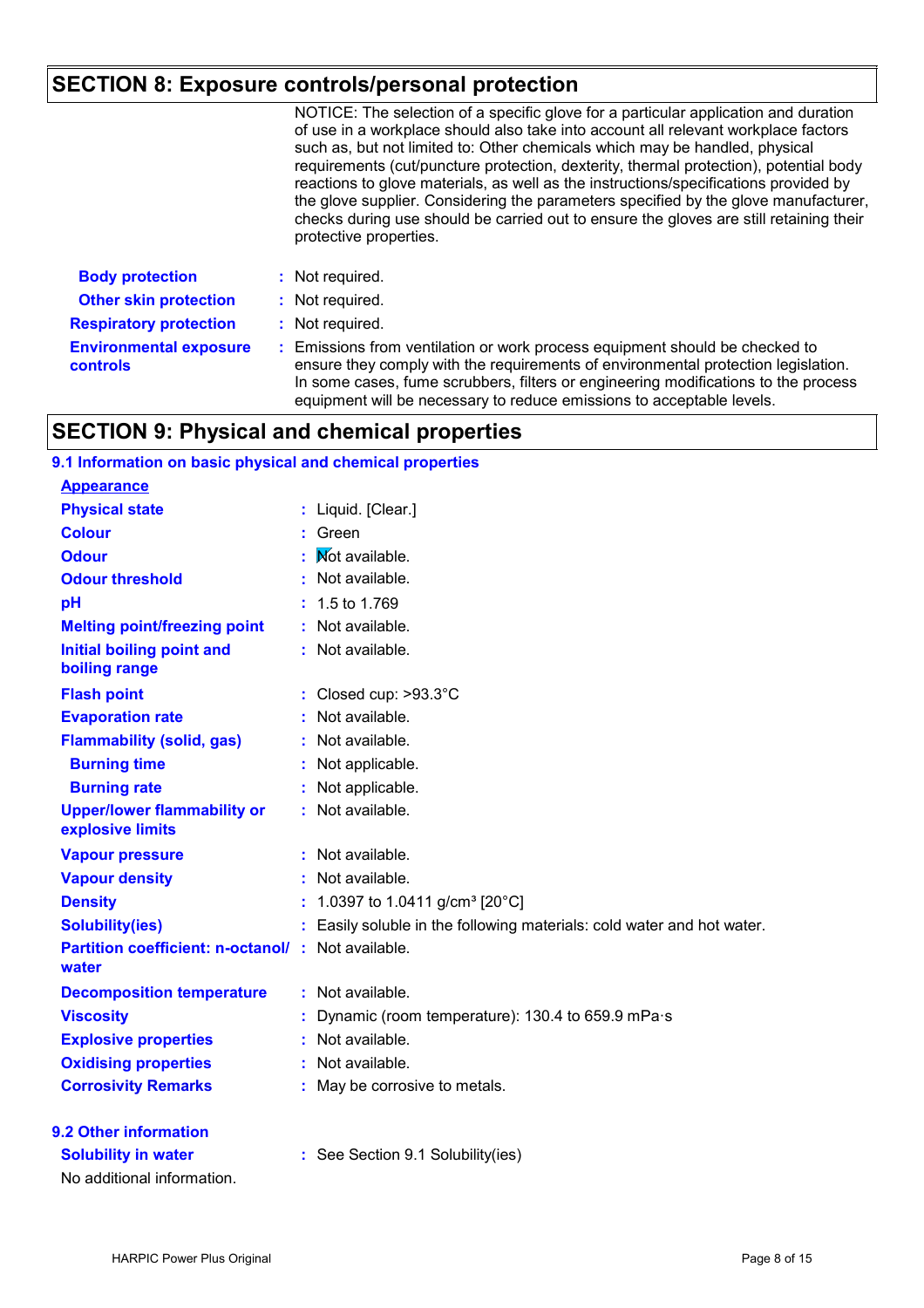| <b>SECTION 10: Stability and reactivity</b>     |                                                                                                           |
|-------------------------------------------------|-----------------------------------------------------------------------------------------------------------|
| <b>10.1 Reactivity</b>                          | : Do not use with any bleaches or cleaning products.                                                      |
| <b>10.2 Chemical stability</b>                  | : The product is stable.                                                                                  |
| 10.3 Possibility of<br>hazardous reactions      | : Under normal conditions of storage and use, hazardous reactions will not occur.                         |
| <b>10.4 Conditions to avoid</b>                 | : No specific data.                                                                                       |
| <b>10.5 Incompatible materials</b>              | : Reactive or incompatible with the following materials:<br>metals                                        |
| <b>10.6 Hazardous</b><br>decomposition products | : Under normal conditions of storage and use, hazardous decomposition products<br>should not be produced. |
| <b>Instability Conditions</b>                   | : Do not use with any bleaches or other cleaning products.                                                |
| <b>Instability temperature</b>                  | : Not available.                                                                                          |

### **SECTION 11: Toxicological information**

#### **11.1 Information on toxicological effects**

#### **Acute toxicity**

No known effect according to our database.

**Conclusion/Summary :** Based on available data, the classification criteria are not met.

#### **Acute toxicity estimates**

| Route | <b>ATE value</b> |
|-------|------------------|
| Oral  | 41005.7 mg/kg    |

#### **Irritation/Corrosion**

| <b>Product/ingredient name</b> | <b>Result</b>                                               | <b>Species</b> | <b>Score</b> | <b>Exposure</b>              | <b>Observation</b> |
|--------------------------------|-------------------------------------------------------------|----------------|--------------|------------------------------|--------------------|
| Hydrochloric acid              | Eyes - Mild Irritant                                        | Rabbit         |              | 0.5 minutes<br>5 milligrams  |                    |
|                                | Skin - Corrosive                                            | Human          |              | 24 hours 4<br><b>Percent</b> |                    |
| <b>Skin</b>                    | Based on Calculation method: Causes Severe Skin Burns (EU). |                |              |                              |                    |
| <b>Eyes</b>                    | Based on Calculation method: Causes serious eye damage.     |                |              |                              |                    |

**Respiratory :** Based on available data, the classification criteria are not met.

#### **Sensitisation**

No known effect according to our database.

- **Skin Example 2018 :** Based on available data, the classification criteria are not met.
- 

**Respiratory :** Based on available data, the classification criteria are not met.

#### **Mutagenicity**

No known effect according to our database.

**Conclusion/Summary :** Based on available data, the classification criteria are not met.

#### **Carcinogenicity**

No known effect according to our database.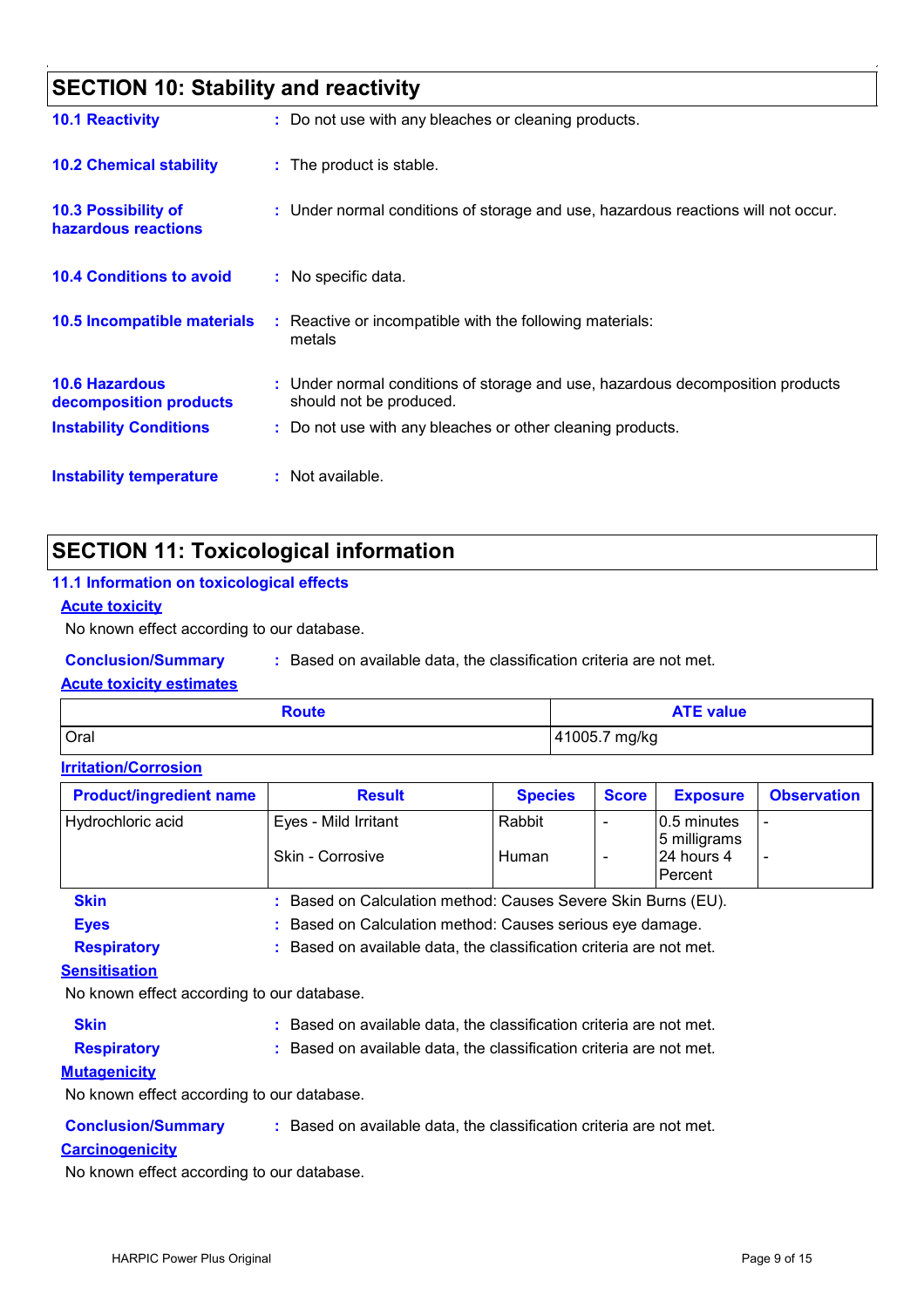### **SECTION 11: Toxicological information**

#### **Conclusion/Summary :** Based on available data, the classification criteria are not met.

#### **Reproductive toxicity**

No known effect according to our database.

**Conclusion/Summary :** Based on available data, the classification criteria are not met.

#### **Teratogenicity**

No known effect according to our database.

#### **Conclusion/Summary :** Based on available data, the classification criteria are not met.

#### **Specific target organ toxicity (single exposure)**

| <b>Product/ingredient name</b> | <b>Category</b> | <b>Route of</b><br>exposure | <b>Target organs</b>            |
|--------------------------------|-----------------|-----------------------------|---------------------------------|
| Hydrochloric acid              | Category 3      | Not applicable.             | Respiratory tract<br>irritation |

#### **Specific target organ toxicity (repeated exposure)**

No known effect according to our database.

#### **Aspiration hazard**

No known effect according to our database.

#### **Potential acute health effects**

| Eye contact         | : Causes serious eye damage.                        |
|---------------------|-----------------------------------------------------|
| <b>Inhalation</b>   | : No known significant effects or critical hazards. |
| <b>Skin contact</b> | : Causes severe burns.                              |
| <b>Ingestion</b>    | : No known significant effects or critical hazards. |

#### **Symptoms related to the physical, chemical and toxicological characteristics**

| <b>Eye contact</b>  | : Adverse symptoms may include the following:<br>pain<br>watering<br>redness                           |
|---------------------|--------------------------------------------------------------------------------------------------------|
| <b>Inhalation</b>   | : No specific data.                                                                                    |
| <b>Skin contact</b> | : Adverse symptoms may include the following:<br>pain or irritation<br>redness<br>blistering may occur |
| <b>Ingestion</b>    | : Adverse symptoms may include the following:<br>stomach pains                                         |

#### **Delayed and immediate effects as well as chronic effects from short and long-term exposure**

| <b>Short term exposure</b>                        |                                                                     |
|---------------------------------------------------|---------------------------------------------------------------------|
| <b>Potential immediate</b><br><b>effects</b>      | $:$ Not available.                                                  |
| <b>Potential delayed effects</b>                  | $:$ Not available.                                                  |
| Long term exposure                                |                                                                     |
| <b>Potential immediate</b><br><b>effects</b>      | : Not available.                                                    |
| <b>Potential delayed effects : Not available.</b> |                                                                     |
| <b>Potential chronic health effects</b>           |                                                                     |
| Not available.                                    |                                                                     |
| <b>Conclusion/Summary</b>                         | : Based on available data, the classification criteria are not met. |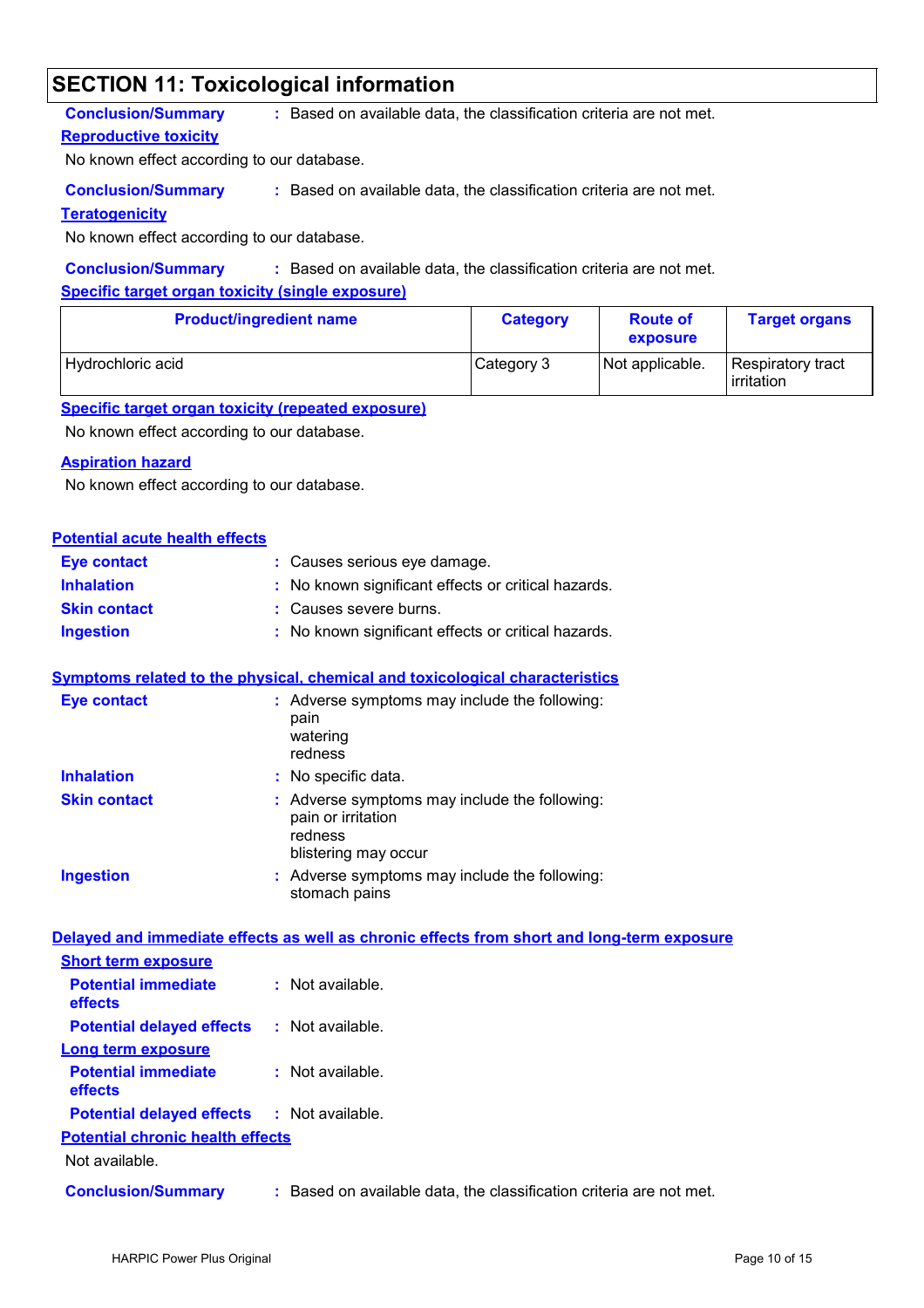# **SECTION 11: Toxicological information**

| <b>General</b>               | : No known significant effects or critical hazards. |
|------------------------------|-----------------------------------------------------|
| <b>Carcinogenicity</b>       | : No known significant effects or critical hazards. |
| <b>Mutagenicity</b>          | : No known significant effects or critical hazards. |
| <b>Teratogenicity</b>        | : No known significant effects or critical hazards. |
| <b>Developmental effects</b> | : No known significant effects or critical hazards. |
| <b>Fertility effects</b>     | : No known significant effects or critical hazards. |
| <b>Other information</b>     | : Not available.                                    |

### **SECTION 12: Ecological information**

#### **12.1 Toxicity**

| <b>Product/ingredient name</b>                                        | <b>Result</b>                                                    | <b>Species</b>                                                                                                  | <b>Exposure</b>        |
|-----------------------------------------------------------------------|------------------------------------------------------------------|-----------------------------------------------------------------------------------------------------------------|------------------------|
| <b>Kydrochloric</b> acid                                              | Acute LC50 240000 µg/l Marine water                              | Crustaceans - Carcinus<br>maenas - Adult                                                                        | I48 hours              |
| Quaternary ammonium<br>compounds, trimethyltallow<br>alkyl, chlorides | Acute LC50 282 ppm Fresh water<br>Acute LC50 80 µg/l Fresh water | Fish - Gambusia affinis - Adult<br>Fish - Pimephales promelas -<br>Juvenile (Fledgling, Hatchling,<br>Weanling) | 196 hours<br>196 hours |

**Conclusion/Summary :** Based on Calculation method: Harmful to aquatic life with long lasting effects.

#### **12.2 Persistence and degradability**

No known effect according to our database.

**Conclusion/Summary :** The surfactant(s) contained in this preparation complies (comply) with the biodegradability criteria as laid down in Regulation (EC) No.648/2004 on detergents. Data to support this assertion are held at the disposal of the competent authorities of the Member States and will be made available to them, at their direct request or at the request of a detergent manufacturer.

#### **12.3 Bioaccumulative potential**

| <b>Product/ingredient name</b> | <b>LogP</b> <sub>ow</sub> | <b>BCF</b> | <b>Potential</b> |
|--------------------------------|---------------------------|------------|------------------|
| Hydrochloric acid              | 0.25                      |            | low              |

#### **12.4 Mobility in soil**

| <b>Soil/water partition</b><br>coefficient $(K_{oc})$ | : Not available.   |
|-------------------------------------------------------|--------------------|
| <b>Mobility</b>                                       | $:$ Not available. |

| 12.5 Results of PBT and vPvB assessment |                   |  |
|-----------------------------------------|-------------------|--|
| <b>PBT</b>                              | : Not applicable. |  |
| <b>vPvB</b>                             | : Not applicable. |  |

#### **12.6 Other adverse effects** : No known significant effects or critical hazards.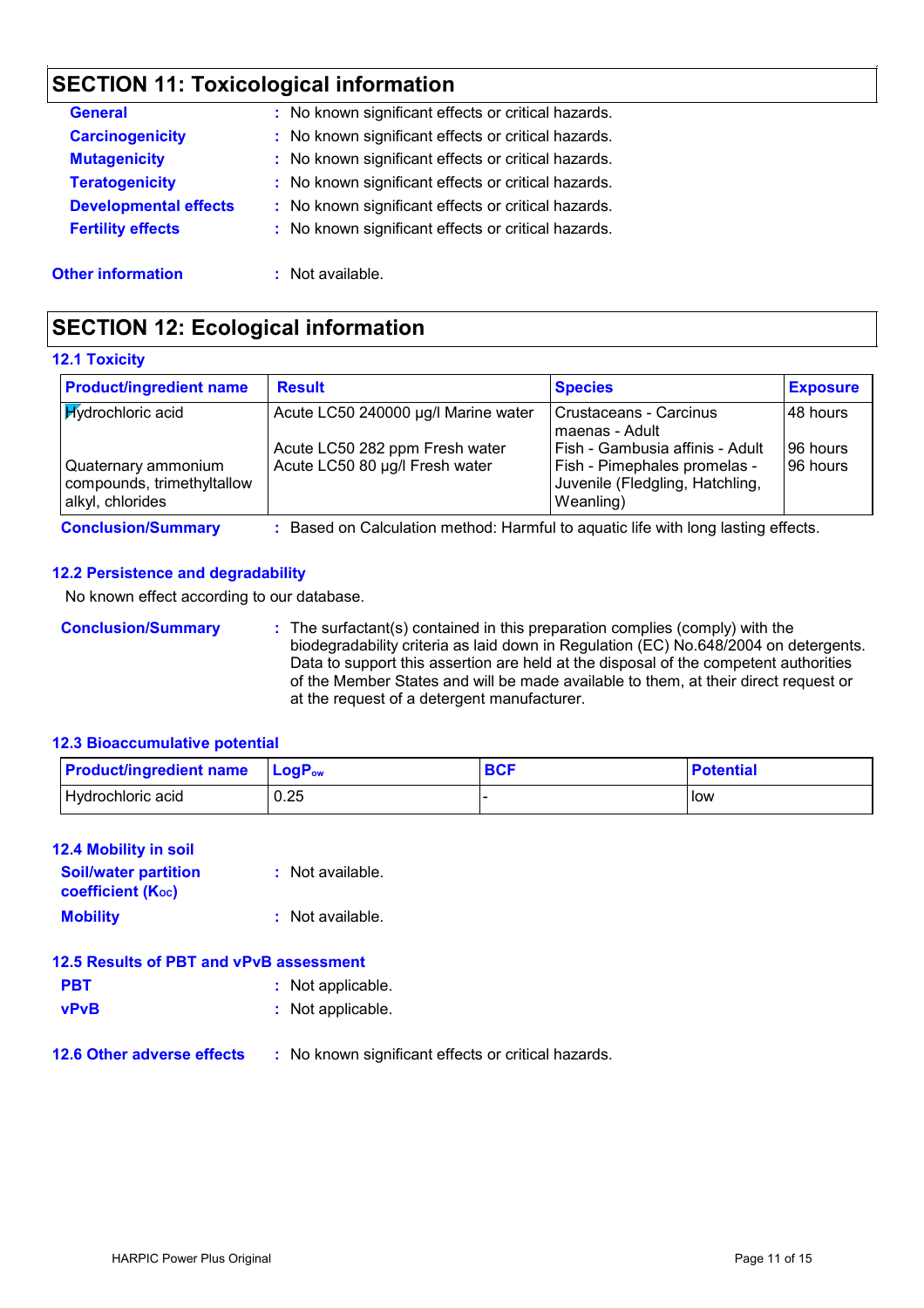### **SECTION 13: Disposal considerations**

The information in this section contains generic advice and guidance. The list of Identified Uses in Section 1 should be consulted for any available use-specific information provided in the Exposure Scenario(s).

#### **13.1 Waste treatment methods**

| <b>Product</b>             |                                                                                                                                                                                                                                                                                                                                                                                                |
|----------------------------|------------------------------------------------------------------------------------------------------------------------------------------------------------------------------------------------------------------------------------------------------------------------------------------------------------------------------------------------------------------------------------------------|
| <b>Methods of disposal</b> | : Any contaminated materials must be disposed of as hazardous waste. This material<br>and its container must be disposed of in a safe way. Disposal of this product should<br>at all times comply with the waste disposal legislation and any regional local<br>authority requirements.<br>European waste catalogue (EWC) Waste code 20 01 29*: detergents containing<br>dangerous substances. |
| <b>Hazardous waste</b>     | Yes.                                                                                                                                                                                                                                                                                                                                                                                           |

#### **European waste catalogue (EWC)**

| <b>Waste code</b>          | <b>Waste designation</b>                                                                                                                                                                                                                                                                                                                                                                                                              |  |
|----------------------------|---------------------------------------------------------------------------------------------------------------------------------------------------------------------------------------------------------------------------------------------------------------------------------------------------------------------------------------------------------------------------------------------------------------------------------------|--|
| 20 01 29*<br>15 01 10*     | detergents containing hazardous substances<br>packaging containing residues of or contaminated by hazardous substances                                                                                                                                                                                                                                                                                                                |  |
| <b>Packaging</b>           |                                                                                                                                                                                                                                                                                                                                                                                                                                       |  |
| <b>Methods of disposal</b> | : The generation of waste should be avoided or minimized wherever possible. This<br>material and its container must be disposed of in a safe way. Disposal of this<br>packaging should at all times comply with the waste disposal legislation and any<br>regional local authority requirements. European waste catalogue (EWC) Waste<br>code 15 01 10*: packaging containing residues of or contaminated by dangerous<br>substances. |  |
| <b>Special precautions</b> | : Any disposal must comply with the waste disposal legislation and any regional local<br>authority requirements. Packaging and containers to be recycled only if emptied<br>completely.                                                                                                                                                                                                                                               |  |

### **SECTION 14: Transport information**

For long distance transport of bulk material or shrunk pallet take into consideration sections 7 and 10.

|                                           | <b>ADR/RID</b>                                                                                   | <b>ADN</b>                                                                                       | <b>IMDG</b>                                                                                      | <b>IATA</b>                                                                                   |
|-------------------------------------------|--------------------------------------------------------------------------------------------------|--------------------------------------------------------------------------------------------------|--------------------------------------------------------------------------------------------------|-----------------------------------------------------------------------------------------------|
| 14.1 UN number                            | <b>UN1760</b>                                                                                    | <b>UN1760</b>                                                                                    | <b>UN1760</b>                                                                                    | <b>UN1760</b>                                                                                 |
| 14.2 UN proper<br>shipping name           | CORROSIVE LIQUID,<br>N.O.S. (Hydrochloric<br>acid, Bis<br>(2-hydroxyethyl) tallow<br>alkylamine) | CORROSIVE LIQUID,<br>N.O.S. (Hydrochloric<br>acid, Bis<br>(2-hydroxyethyl) tallow<br>alkylamine) | CORROSIVE LIQUID,<br>N.O.S. (Hydrochloric<br>acid, Bis<br>(2-hydroxyethyl) tallow<br>alkylamine) | Corrosive liquid, n.o.s.<br>(Hydrochloric acid, Bis<br>(2-hydroxyethyl) tallow<br>alkylamine) |
| <b>14.3 Transport</b><br>hazard class(es) | 8                                                                                                | 8                                                                                                | 8                                                                                                | 8                                                                                             |
| <b>14.4 Packing</b><br>group              | Ш                                                                                                | Ш                                                                                                | Ш                                                                                                | $\mathsf{I}$                                                                                  |
| 14.5<br><b>Environmental</b><br>hazards   | No.                                                                                              | No.                                                                                              | No.                                                                                              | No.                                                                                           |
|                                           |                                                                                                  |                                                                                                  |                                                                                                  |                                                                                               |
|                                           |                                                                                                  |                                                                                                  |                                                                                                  |                                                                                               |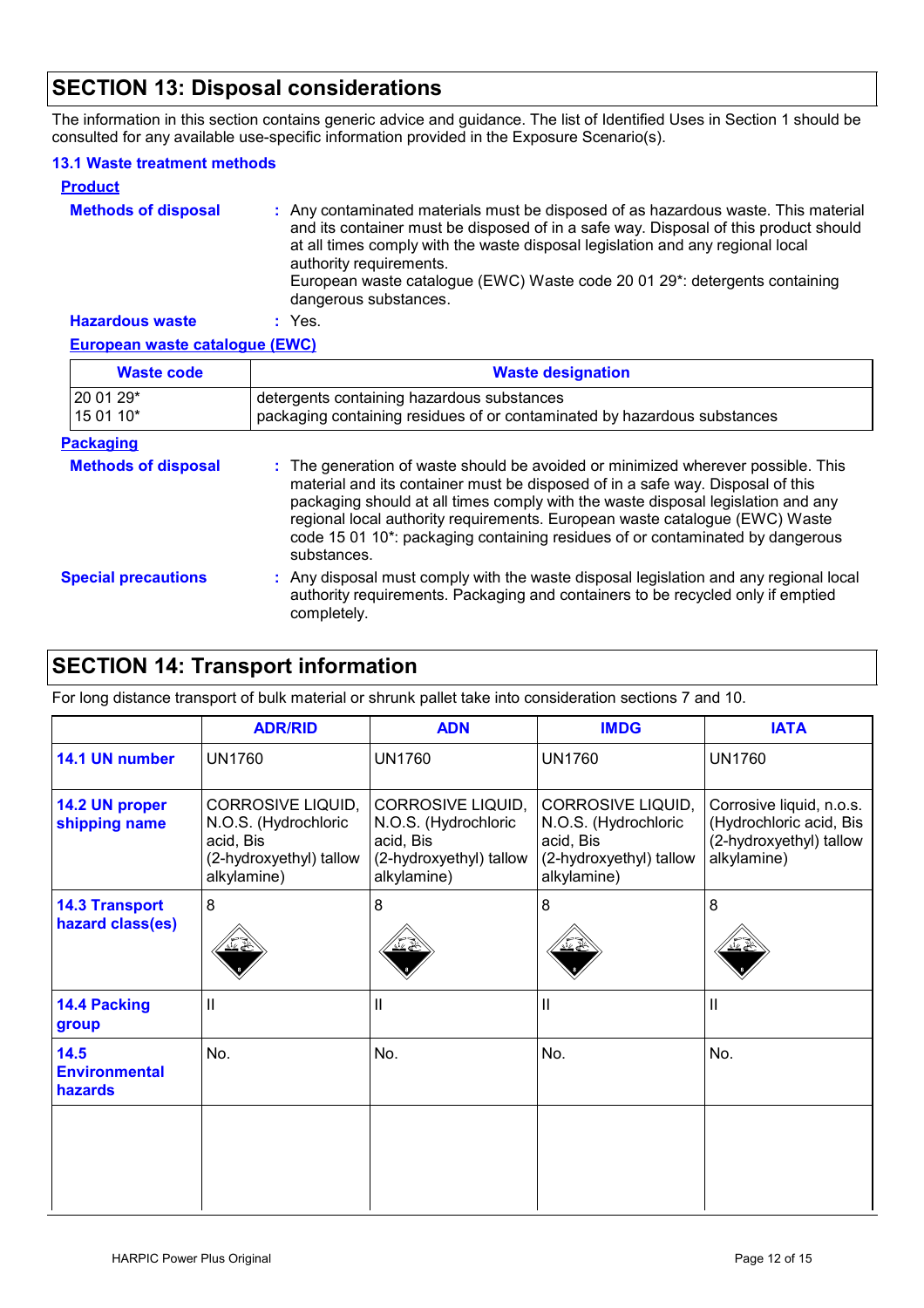| <b>SECTION 14: Transport information</b> |                                                                                                                                          |                                  |                                                                                     |              |
|------------------------------------------|------------------------------------------------------------------------------------------------------------------------------------------|----------------------------------|-------------------------------------------------------------------------------------|--------------|
| <b>Additional</b><br>information         | Hazard identification<br>number<br>80<br><b>Limited quantity</b><br>1 L<br><b>Special provisions</b><br>274<br><b>Tunnel code</b><br>(E) | <b>Special provisions</b><br>274 | <b>Emergency</b><br>schedules (EmS)<br>F-A, S-B<br><b>Special provisions</b><br>274 | See DG List. |

**14.6 Special precautions for : Transport within user's premises:** always transport in closed containers that are upright and secure. Ensure that persons transporting the product know what to do in the event of an accident or spillage. **user**

### **SECTION 15: Regulatory information**

| 15.1 Safety, health and environmental regulations/legislation specific for the substance or mixture |
|-----------------------------------------------------------------------------------------------------|
|-----------------------------------------------------------------------------------------------------|

#### **EU Regulation (EC) No. 1907/2006 (REACH)**

#### **Annex XIV - List of substances subject to authorisation**

#### **Annex XIV**

None of the components are listed.

**Substances of very high concern**

None of the components are listed.

**Annex XVII - Restrictions : None. on the manufacture, placing on the market** 

**and use of certain dangerous substances, mixtures and articles**

#### **Other EU regulations**

**Europe inventory :** All components are listed or exempted.

**Industrial emissions (integrated pollution** 

**:** Listed

**prevention and control) - Air**

**Ozone depleting substances (1005/2009/EU)**

Not listed.

#### **Prior Informed Consent (PIC) (649/2012/EU)**

Not listed.

#### **Seveso Directive**

This product is controlled under the Seveso Directive.

#### **Named substances**

| <b>Name</b>                     |                                                                                                                          |
|---------------------------------|--------------------------------------------------------------------------------------------------------------------------|
| Hydrogen chloride liquefied gas |                                                                                                                          |
| <b>Storage code</b>             | : 8B                                                                                                                     |
| <b>Storage code Reference:</b>  | : TRGS 510 - Storage of hazardous substances in nonstationary containers                                                 |
| <b>Hazard class for water</b>   | $: 1$ Appendix No. 4                                                                                                     |
| <b>WGK: Notes</b>               | : VwVwS (Administrative Regulation on the Classification of Substances hazardous to<br>waters into Water Hazard Classes) |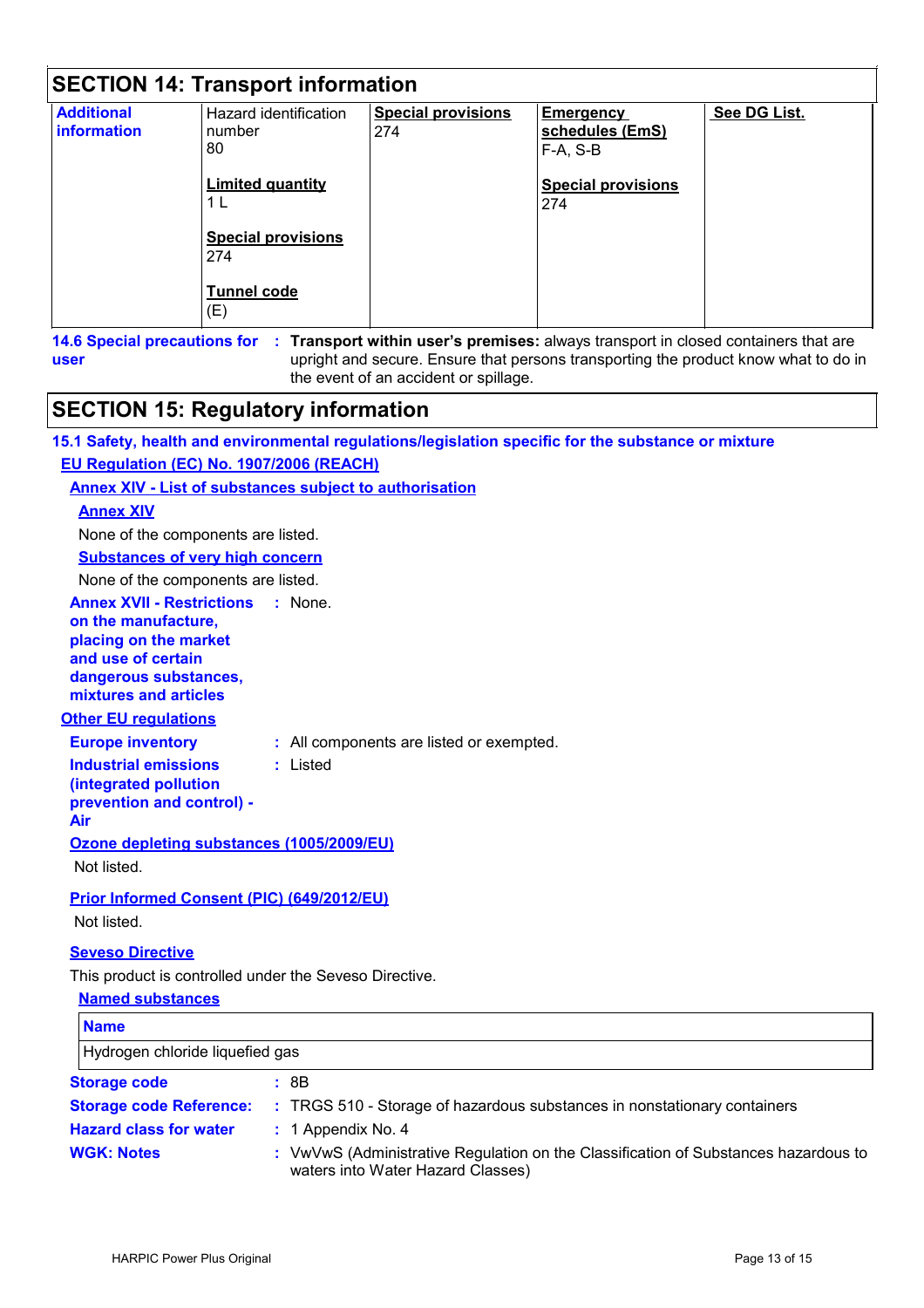## **SECTION 15: Regulatory information**

**15.2 Chemical safety assessment**

**:** No Chemical Safety Assessment has been carried out.

| Authorised biocide number: | UK-2016-1049-1-0001 I |
|----------------------------|-----------------------|
|                            | IE/BPA 70042-1-1      |

### **SECTION 16: Other information**

|                                      | $\nabla$ Indicates information that has changed from previously issued version.                                                                                                                                                                                                                                                                                                                                                                    |
|--------------------------------------|----------------------------------------------------------------------------------------------------------------------------------------------------------------------------------------------------------------------------------------------------------------------------------------------------------------------------------------------------------------------------------------------------------------------------------------------------|
| <b>Abbreviations and</b><br>acronyms | $:$ ATE = Acute Toxicity Estimate<br>CLP = Classification, Labelling and Packaging Regulation [Regulation (EC) No.<br>1272/2008]<br>DMEL = Derived Minimal Effect Level<br>DNEL = Derived No Effect Level<br>EUH statement = CLP-specific Hazard statement<br>PBT = Persistent, Bioaccumulative and Toxic<br>PNEC = Predicted No Effect Concentration<br><b>RRN = REACH Registration Number</b><br>vPvB = Very Persistent and Very Bioaccumulative |

#### **Procedure used to derive the classification according to Regulation (EC) No. 1272/2008 [CLP/GHS]**

| <b>Classification</b>                     | <b>Justification</b>               |  |
|-------------------------------------------|------------------------------------|--|
| Met. Corr. 1, H290<br>Skin Corr. 1B, H314 | Expert judgment<br>Expert judgment |  |
| Aquatic Chronic 3, H412                   | Expert judgment                    |  |

#### **Full text of abbreviated H statements**

| H302 | Harmful if swallowed.                                            |
|------|------------------------------------------------------------------|
| H314 | Causes severe skin burns and eye damage.                         |
| H318 | Causes serious eye damage.                                       |
| H319 | Causes serious eye irritation.                                   |
| H335 | May cause respiratory irritation. (Respiratory tract irritation) |
| H400 | Very toxic to aquatic life.                                      |

#### **Full text of classifications [CLP/GHS]**

| Acute Tox. 4, H302      | <b>ACUTE TOXICITY (oral) - Category 4</b>        |
|-------------------------|--------------------------------------------------|
| Aquatic Acute 1, H400   | ACUTE AQUATIC HAZARD - Category 1                |
| Aquatic Chronic 1, H410 | LONG-TERM AQUATIC HAZARD - Category 1            |
| Aquatic Chronic 3, H412 | LONG-TERM AQUATIC HAZARD - Category 3            |
| Eye Dam. 1, H318        | SERIOUS EYE DAMAGE/EYE IRRITATION - Category 1   |
| Eye Irrit. 2, H319      | SERIOUS EYE DAMAGE/EYE IRRITATION - Category 2   |
| Met. Corr. 1, H290      | <b>CORROSIVE TO METALS - Category 1</b>          |
| Skin Corr. 1, H314      | SKIN CORROSION/IRRITATION - Category 1           |
| Skin Corr. 1A, H314     | SKIN CORROSION/IRRITATION - Category 1A          |
| Skin Corr. 1B, H314     | SKIN CORROSION/IRRITATION - Category 1B          |
| Skin Corr. 1C, H314     | SKIN CORROSION/IRRITATION - Category 1C          |
| STOT SE 3, H335         | SPECIFIC TARGET ORGAN TOXICITY - SINGLE EXPOSURE |
|                         | (Respiratory tract irritation) - Category 3      |